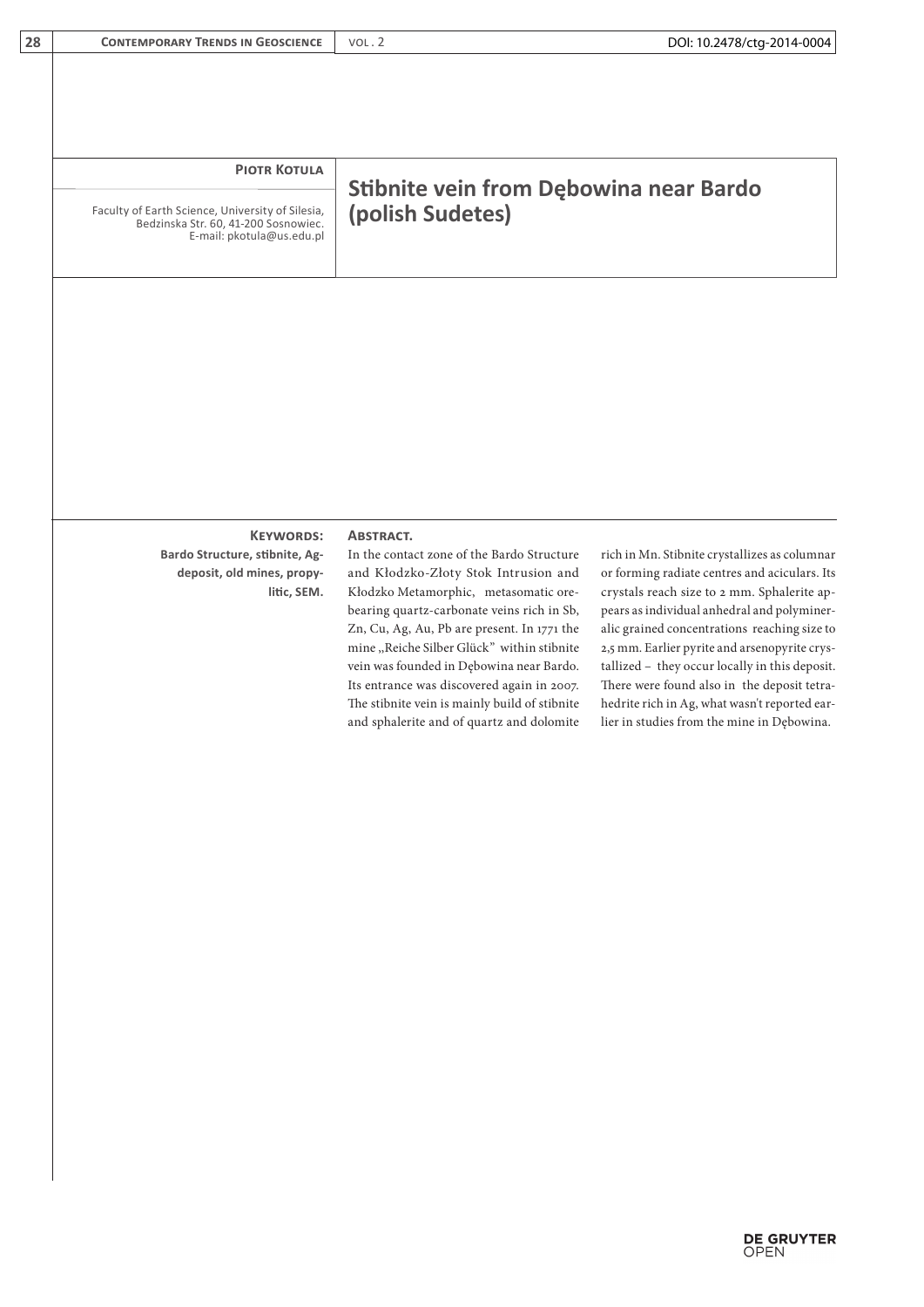## **Introduction**

Stibnite-quartz vein and quartz-carbonate veins occur in terranes dominated by metasedimentary sequences, for example in a lot of places all over the world e.g. Alaska, Canada, Europe (Neiva et al. 2008). Quartzcarbonate veins rich in Sb, Zn, Cu, Ag, Au, Pb in Dębowina were studied by Kaluza in 1818, Fechner in 1901 and Petrascheck in 1933 (Lis and Sylwestrzak 1986). The author of this paper introduces review of minerals from ,,Reiche Silber Glück" mine in Dębowina near Bardo. Silver mine originated in 1771, three years after miners founded the company eg. ,,gwarectwo" (Mączka and Stysz 2008). The mine did not work constantly and did not bring profits. It worked to the end of 18 century (Dziekoński 1972). Later it was the object studied by geologists and mineralogists (Mączka and Stysz 2008). Petrascheck (1933) described that place as ore-rich with pyrite, zinc blende, arsenopyrite, galena, stibnite and chalcopyrite. He examined that ore appeared with pyrite and calcite in diorites or syenites which are an overlay and metagreywackes. It can be distinguished two types antimony-bearing ores: within igneous intrusions and in metagreywackes. The old mine was inaccessible and forgotten for a long time, but in 2007 it was discovered again (Mączka and Stysz 2008).

**Geological setting** The object of investigations is the "Reiche Silber Glück" mine located about 400 meters SW from the Bardo Pass (Fig 1). Bardo Pass is located within Bardo Structure and Kłodzko-Złoty Stok Intrusion.

Rocks of that structure consist of Upper Devonian and Lower Carboniferous greywacke sandstone, mudstone and pudding stone, which are covered with quaternary boulder clay. Sedimentary rocks are in many



places cut by igneous rocks – diorites or syenites. Porphyry rocks are genetically related to Variscan orogeny (Mikulski 1998). Porphyry deposits from near the end of a magmatic episode or during a change of deformation styles when the arc is undergoing limited contraction (Sillitoe 2000). In many parts of the Variscan orogenic belt, quartz vein mineralization is related to the influx of deep-sourced fluids during lateorogenic exhumation Sb, Zn Cu, Ag, Pb ore and had been extracted from Paleozoic sedimentary sequences (Wagner&Cook 1998, Wagner&Cook 2000). Propylically altered of fragmental porphyry induced ore precipitation within vein. Therefore in intrusions appear propylitic metasomatic mineralizations rich in sulfides of Sb, Zn, Cu, Ag, Fe, Pb, Au. The ,,Reiche Silber Glück" mine is located in one this intrusions. The origin of stibnite-bearing vein in Dębowina is not precisely defined.

*Fig 1. Simplified geological sketch of the Bardo Structure with location of the old mine in Dębowina (after Kryza et al. 2011).*



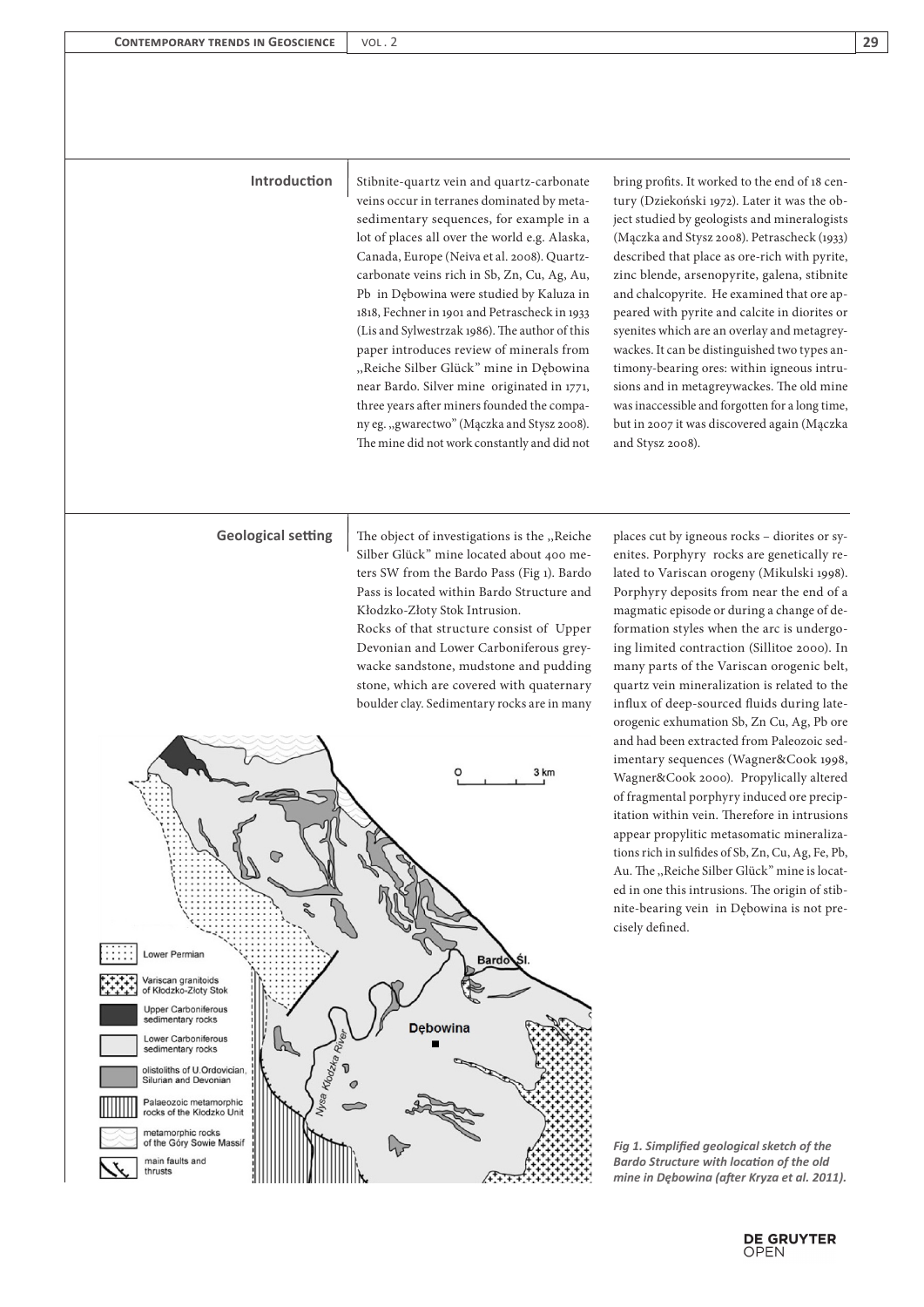| 30 | <b>CONTEMPORARY TRENDS IN GEOSCIENCE</b> | VOL.2 |
|----|------------------------------------------|-------|
|    |                                          |       |

**Samples and methods** The author collected 8 samples containing sulfides metals. One of them is a intrusion rock. Other samples are strongly weathering greywackes. Rocks and sulfide minerals are mostly located inside the mine. Two samples were studied. Polished sections were studied by microscope methods reflected light. After that ore minerals were analyzed on a scanning electron microscopy (SEM) in Laboratory of Scanning Microscopy at Faculty of Earth Sciences, University of Silesia with use of environmental analytical microscope Philips ESEM XL30/TMP with attachment EDS (Energy Dispersive Spectrometer)/ EDX Sapphire type in low-voltage regime and low-vacuum.

**Results** Microscopic and SEM studies allowed to classify the stibnite-bearing veins from Dębowina as Sb – Zn – Ag deposit. Main minerals components in that vein are quartz, carbonate, stibnite and sphalerite. EDS spectrum of carbonate shows high concentration of manganese (fig 4b.). Quartz and MN-rich dolomite makes up more than 25 vol% of the vein. In generally, coarse-grained stibnite and sphalerite are dominated (fig 2a.). Stibnite occurs as columnar cristals and

radiate needles, white and grey, with high reflectance (fig 2a.). Stibnite crystals reach to 2 mm. Sphalerite appears as individual anhedral cristals. Sphalerit cristals reach to 2,5 mm (fig 3b.) Pyrite and arsenopyrite appear seldom. The amounts of pyrite and arsenopyrite increase on perimeter of the vein. Isomorphic crystals of these minerals get stuck in quartz and they have typical optical features (fig 2b. and fig 3a.).



**Fig 2b.** *Minerals of stibnite-bearing vein from Dębowina in reflected light: Stb – stibnite, Sph – sphalerite, Py – pyrite, Qtz – quartz. 1 nicol.*

**Fig 2a.** *Minerals of stibnite-bearing vein from Dębowina in reflected light: Stb – stibnite, Sph – sphal-*

*erite. 1 nicol.*

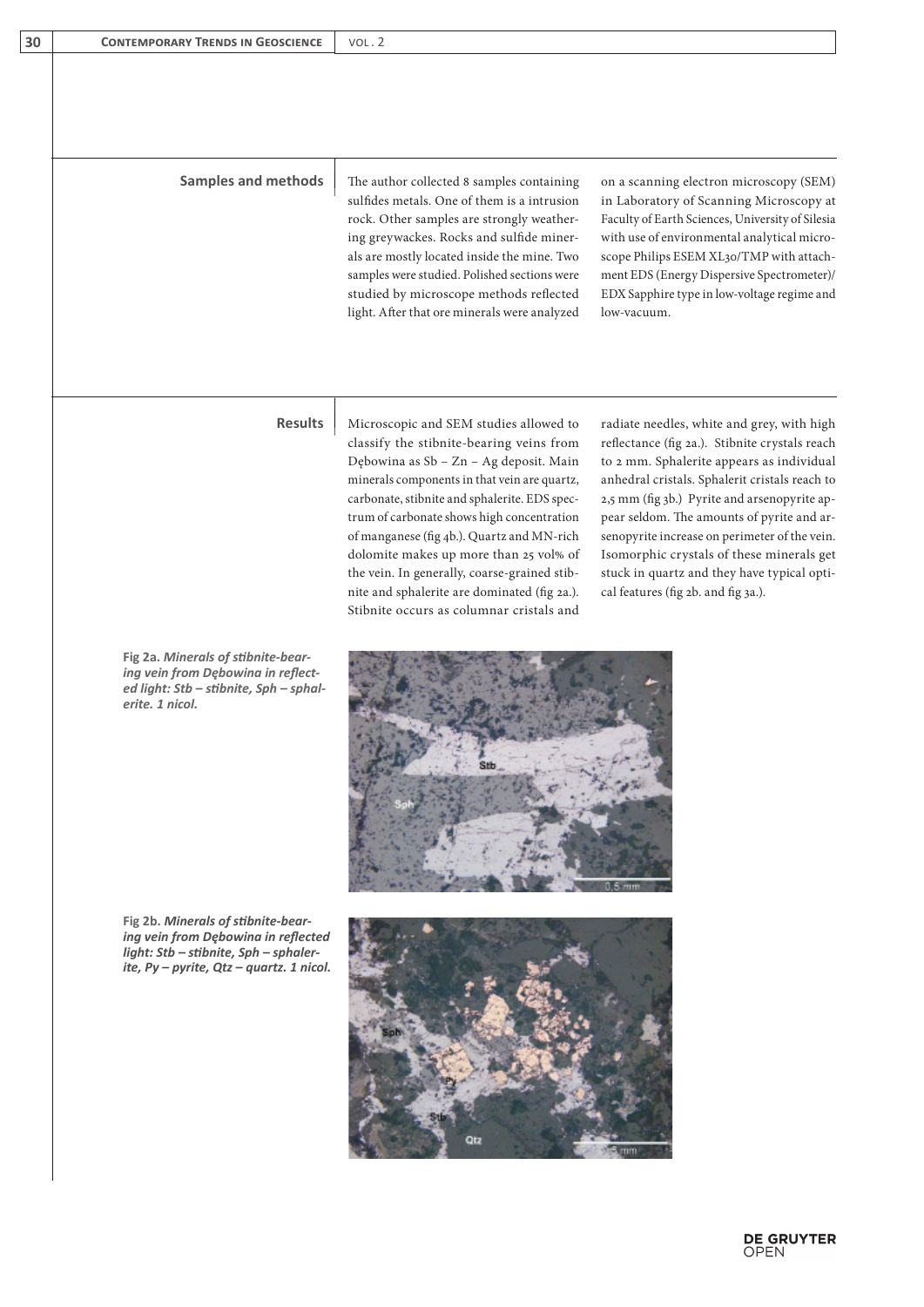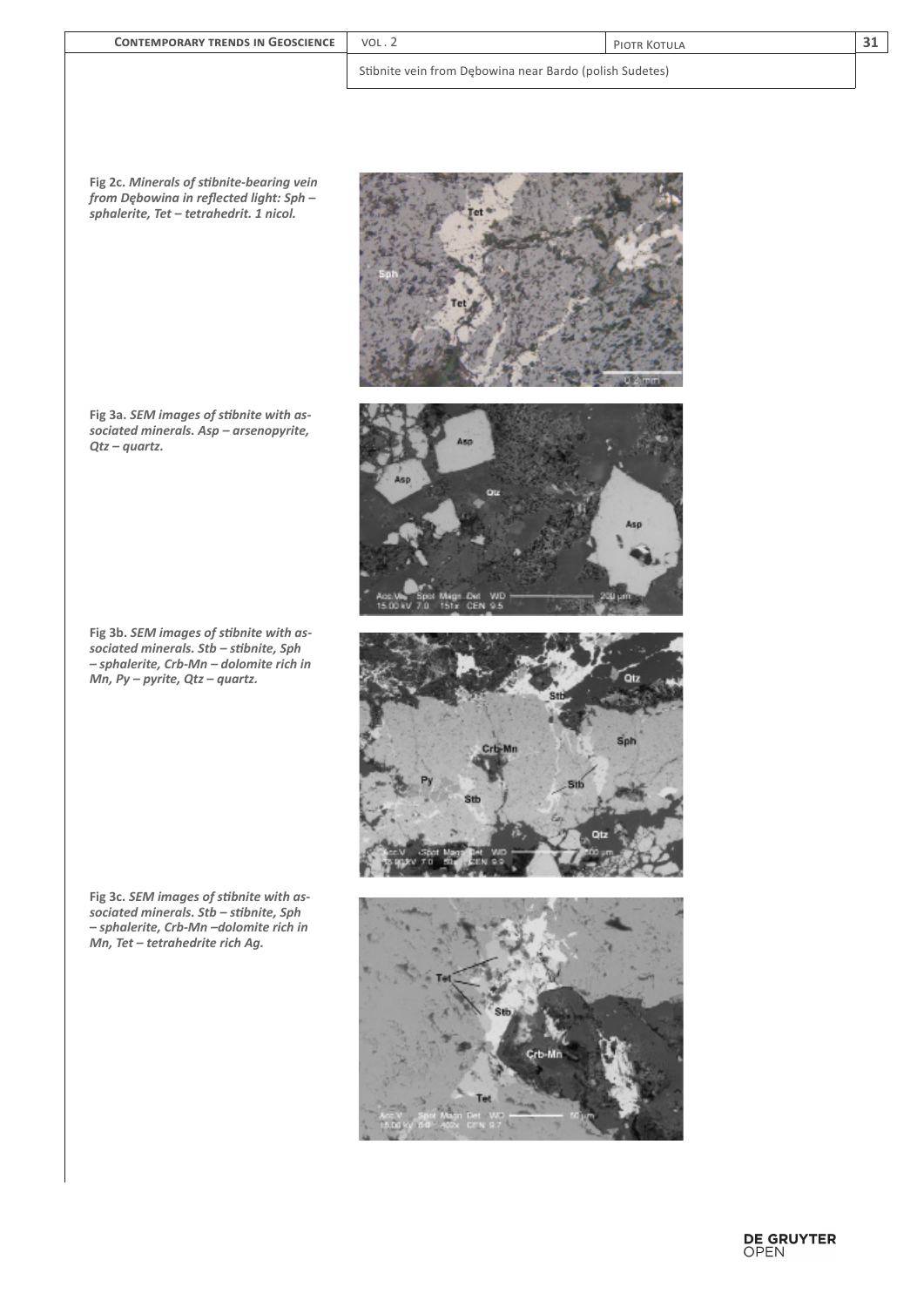In the studied deposit isomorphic pyrite and arsenopyrite are the earliest sulfides to form. The author discovered in analyzed vein Agtetrahedrite, which is accessory minerals in it (fig 3c.). It hasn't got typical, characteristic colour and optical features (lower reflected), but is isotropic (fig 2c.). EDS spectrum its chemical composition shows that it is Agtetrahedrite (fig 4c.). In the centre of vein there are sphalerite and stibnite. In medium part of vein appear tetraedrite, pyrite and arsenopyrite. The outer layer there are mainly quartz and carbonates with rare arsenopyrite found out (fig 3a.).



**Conclusions**

The main components in stibnite-bearing vein are stibnite and sphalerite. In the stibnite-bearing vein accessories appear pyrite and arsenopyrite. In general, arsenopyrite and pyrite are the earliest sulfides and stibnite, sphalerite are late sulfides. The author describes tetrahedrite rich in Ag, which is accessory mineral in vein, but it has never been described in Dębowina region. Experimental studies, with increasing Ph, a Sb-complex is formed, as shown in this reaction (Krupp 1988):

 $\frac{1}{2}$  Sb<sub>2</sub>S<sub>3</sub> + ½ H<sub>2</sub>S <--> ½ Sb<sub>2</sub>S<sub>4</sub><sup>2-</sup> + H<sup>+</sup> As a consequence, tetrahedrite or other sulphosalts prevail over stibnite in the Sbbearing deposit. Tetrahedrite replaced by stibnite reflect differentiation of polymetallic fluids in course of vein formation. Probably the abundance of sulfide or sulphosalts minerals is larger than described before, manly by Petraschecka (1933). The characteristic feature in antimony-bearing ore is high concentration of Mn in carbonates. Carbonates rich in Mn (for example kutnohorite or rhodochrozite in the Baia Mare, Romania) crystallized in other deposits of antimony before precipitation sulfides of Sb-Zn-Ag-Cu (Grancea et al. 2002). The author in studied material haven't found gold and sulfide of Au. However there is a possibility, that gold in the mine in Dębowina not only is dispersed in other minerals, but it forms individual minerals. The studied place is unique, because its role in local mining industry. Future studies will focus on stable isotopes analyzes of carbon and oxygen in Mn-rich dolomite, in order to describe an origin of vein with stibnite and sphalerite. Carbonates will be chemically prepared for the determination of C and O isotopic data at the Silesian University of Technology, Institute of Physics Gliwice Radiocarbon Laboratory (Poland). Ratios 13C/12C and 18O/16O depend on origin of carbon and oxygen in metasomatic fluids (Schwarcz&Burnie 1973).